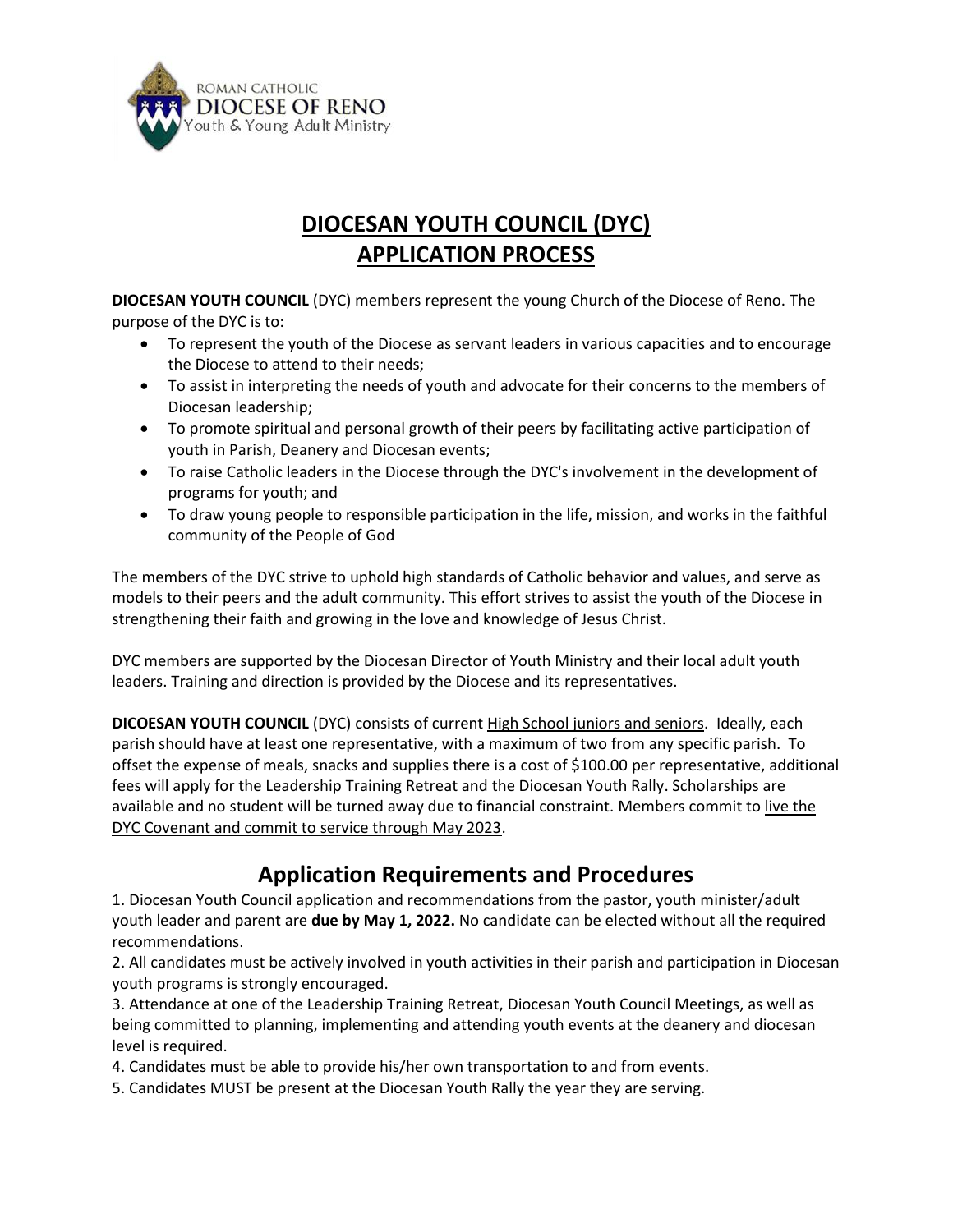

## **Application Checklist**

- $\Box$  Read through complete application
- $\Box$  Pray & Discern if this is what God is calling you to do now
- $\Box$  Read through and sign DYC Covenant and Absence Policy
- $\square$  Fill out complete application
- $\Box$  Write letter of intent (250-500 words)
- $\square$  Obtain 3 recommendations
	- o Pastor
	- o Parent/Guardian
	- o Parish Youth Minister/Adult Leader
- $\Box$  Return application, letter of intent and recommendations in one envelope, or scan to PDF and submit to the following address **no later than May 1, 2022** to:

Diocese of Reno

Attn.: Christina Davis

290 S. Arlington Ave Reno, NV 89501

- or christinad@catholicreno.org
- **Look for an email the FIRST WEEK of MAY**

## **Important DYC Dates for 2022-2023**

- **BONUS Opp!** LA Youth Day Experience + March 17-19, 2022 (Application needed to attend)
- Orientation Meet & Greet (Reno Area) + May 21, 2022

*For those applying for outside of the Reno Area we may offer a separate Orientation*

- **BONUS Opp!** Summer Opportunities for Leadership Training + Multiple Dates/Events Offered
- DYC Retreat + August 20-21, 2022
- DYC Meeting + October TBA
- **BONUS Opp!** NCYC, National Catholic Youth Conference + November 10-13, 2022
- DYC Meeting + December TBA
- Diocesan Conference & Rise Up Young Church + January 6-7, 2023
- DYC Overnight Meeting + February TBA
- Diocesan Youth Rally & CatholicFest Weekend + March 3-5, 2023

### *Details and Final Schedule will be given at May 21st Orientation*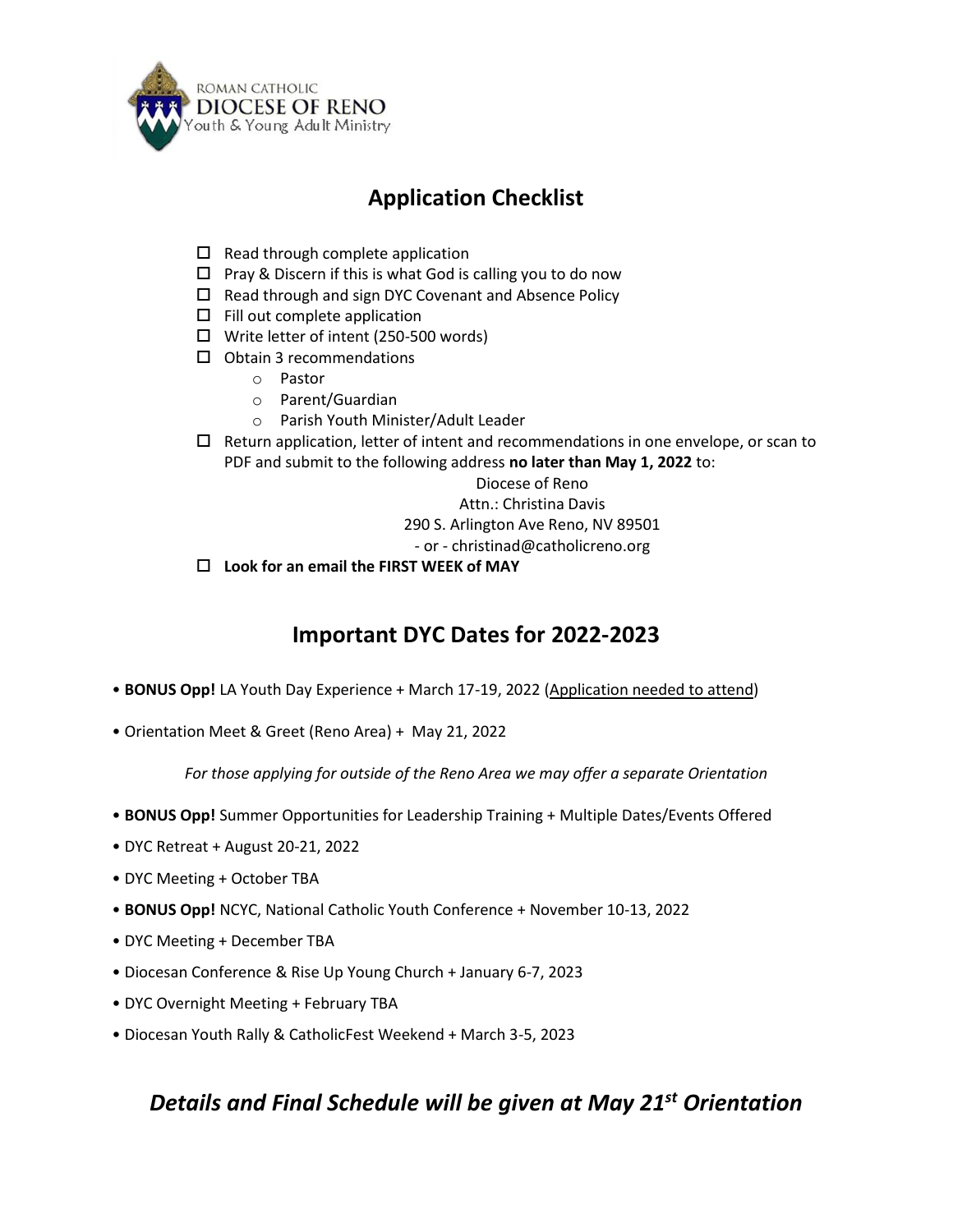

### **DIOCESAN YOUTH COUNCIL COVENANT**

### *As a member of the Diocesan Youth Council, I will:*

Be honest, open and real- the person Christ wants me to be.

Respect others opinions, their property and their time.

Keep all personal discussions confidential.

Support the journey of others with Christ.

Offer service to my home community.

Be positive and participate enthusiastically.

I will never give up!

Attend Youth Council meetings and assigned events.

Support all Youth Council decisions reached through consensus.

Offer a suggestion/solution along with any complaint/criticism.

Follow the rules for each activity or event.

Remember that I am here to serve God and to serve others.

#### **Diocesan Youth Council (DYC) Absence Policy:**

The DYC is a quintessential part of the success of Youth Ministry in the Diocese of Reno and of spreading the Gospel. For that reason, I am committed to attending all of the above DYC events. I am permitted one excused absence, only for serious events (e.g. a family emergency, SAT test that can't be scheduled at a different date, etc.) However, this one absence will not be taken lightly because as a part of the DYC, I have a crucial role and my absence would affect my fellow DYC members as well as the progress of the group. The event dates are mandatory and my unexcused absence from more than one meeting will result in removing myself from my position on DYC.

By signing and printing my name below, I understand the DYC Covenant and absence policy and will abide by them.

- There is also a \$100 cost related to your position on the DYC. Will your family need assistance? Circle one: YES NO

| Printed Name: |       |
|---------------|-------|
|               |       |
| Signature:    | Date: |
|               |       |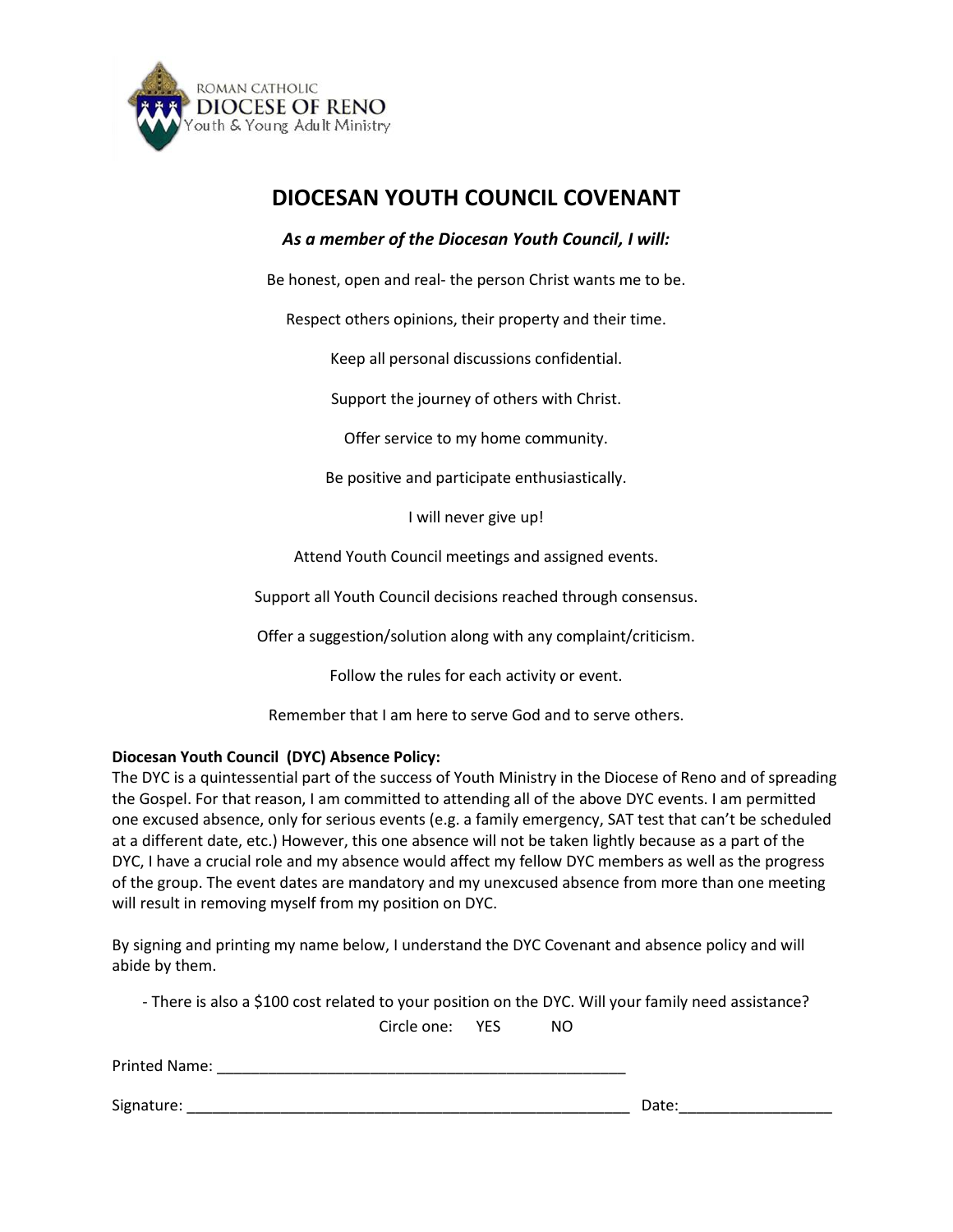

### **APPLICATION FOR DIOCESANYOUTH COUNCIL (DYC)**

|  | GRADE IN 2022 - 2023 SCHOOL YEAR _______________________CURRENT G.P.A. _________________                                                                                                            |
|--|-----------------------------------------------------------------------------------------------------------------------------------------------------------------------------------------------------|
|  | PLEASE LIST ANY PARISH OR OTHER LEADERSHIP POSITIONS HELD: ______________________                                                                                                                   |
|  |                                                                                                                                                                                                     |
|  | ,我们也不能在这里的时候,我们也不能在这里的时候,我们也不能不能不能不能不能不能不能不能不能不能。<br>第241章 我们的时候,我们的时候,我们的时候,我们的时候,我们的时候,我们的时候,我们的时候,我们的时候,我们的时候,我们的时候,我们的时候,我们的时候,我们                                                               |
|  |                                                                                                                                                                                                     |
|  | PLEASE LIST ACTIVITIES IN WHICH YOU ARE CURRENTLY INVOLVED: ____________________________                                                                                                            |
|  | <u> 1990 - Johann Stoff, amerikansk politiker (d. 1980)</u>                                                                                                                                         |
|  | ,我们也不能在这里的时候,我们也不能在这里的时候,我们也不能会在这里的时候,我们也不能会在这里的时候,我们也不能会在这里的时候,我们也不能会在这里的时候,我们也                                                                                                                    |
|  | Candidate, you must write a letter of intent (between 250-500 words) stating your qualifications, your                                                                                              |
|  | reasons why you would like to serve on the DYC and your understanding of the expectations. In                                                                                                       |
|  | addition, please include a recommendation from your pastor, parent/guardian, and parish youth<br>minister/adult leader. These need to be in sealed envelopes and returned in one envelope with this |

I have read through the application in complete and understand the role and expectations of the DYC and I wish to be considered to serve as a DYC member representing my parish. I will take my commitment seriously and I fully understand the responsibilities of this position.

#### APPLICANT'S SIGNATURE

application.

Please **return** this application, letter of intent and recommendations in one envelope, or scan to PDF and submit to the following address **no later than May 1, 2022** to**: Diocese of Reno, Christina Davis**, 290 S. Arlington Ave Reno, NV 89501 or christinad@catholicreno.org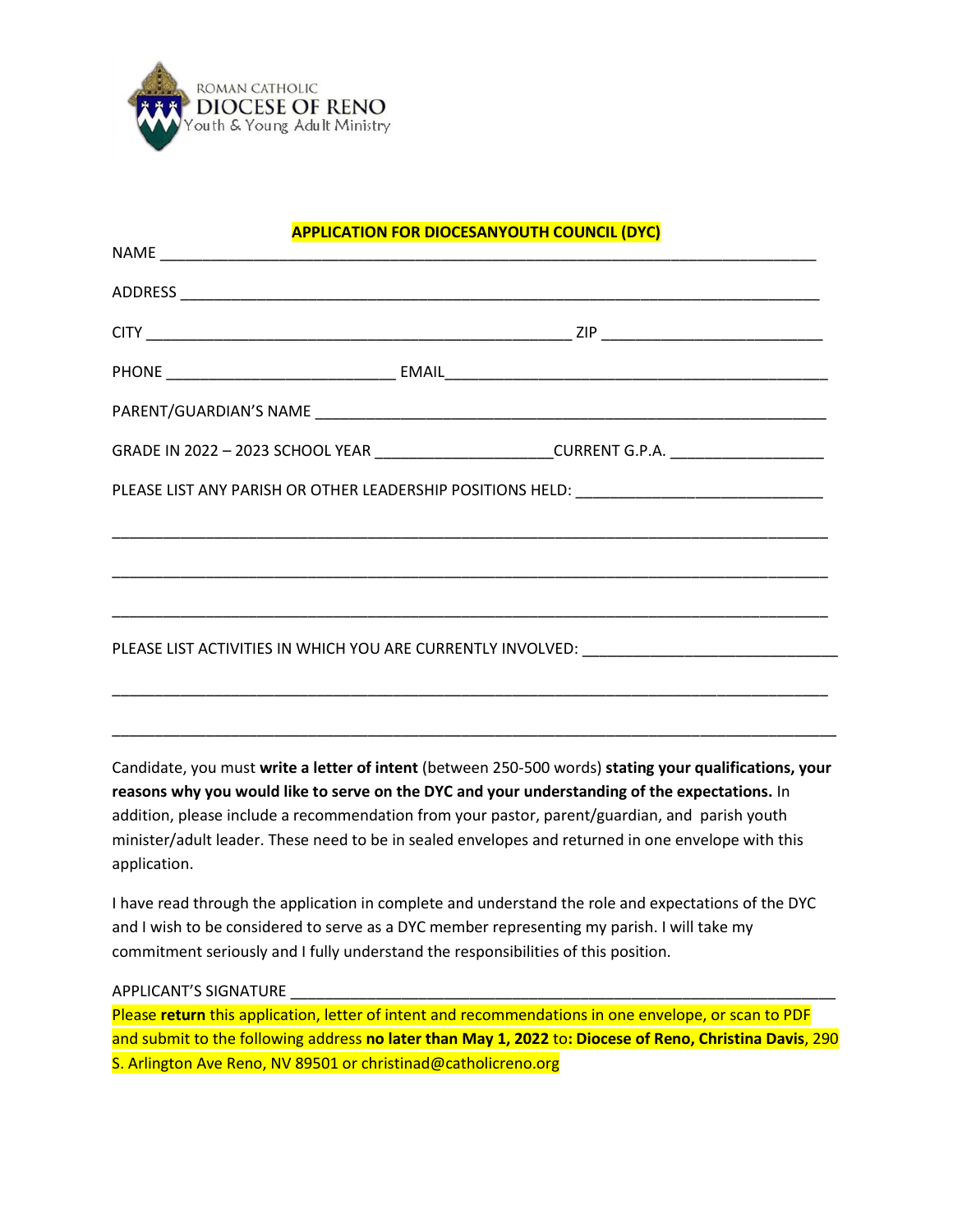

#### **YOUTH MINISTER/ADULT LEADER RECOMMENDATION FOR DIOCESAN YOUTH COUNCIL (DYC)**

|                                               | WHAT LEADERSHIP QUALITIES DOES THE CANDIDATE POSSESS TO ENABLE HIM/HER TO FULFILL THE<br>DUTIES OF A REPRESENTATIVE ON THE DIOCESAN YOUTH COUNCIL?                                                                                                                                                                                                  |
|-----------------------------------------------|-----------------------------------------------------------------------------------------------------------------------------------------------------------------------------------------------------------------------------------------------------------------------------------------------------------------------------------------------------|
|                                               |                                                                                                                                                                                                                                                                                                                                                     |
|                                               | WHAT SUPPORT CAN YOU GIVE THE CANDIDATE IF HE/SHE IS CHOSEN? ____________________                                                                                                                                                                                                                                                                   |
| RESPONSIBILITY? _____________________________ | AS THE YOUTH MINISTER/ ADULT YOUTH LEADER, YOU ARE RESPONSIBLE FOR PROVIDING GUIDANCE<br>AND SUPERVISION TO THIS CANDIDATE IN THE PLANNING AND IMPLEMENTATION OF PROJECTS AND<br>EVENTS. THIS INVOLVES HELPING WITH PLANNING, PUBLICITY, PROVIDING ADEQUATE CHAPERONE<br>SUPERVISION, AND HANDLING OF PROJECT MONEY. ARE YOU WILLING TO ASSUME THIS |
|                                               | IS THIS CANDIDATE AN ACTIVE PARTICIPANT IN YOUR PARISH YOUTH MINISTRY PROGRAM?                                                                                                                                                                                                                                                                      |
|                                               | I support ____________________________'s candidacy as a Youth Council member. I understand and accept<br>my responsibilities in working with and supporting him/her at the parish level. I believe he/she has<br>leadership potential and can be a role model for youth of the Diocese.                                                             |
|                                               | I do not support this candidate as a Youth Council member.                                                                                                                                                                                                                                                                                          |
|                                               |                                                                                                                                                                                                                                                                                                                                                     |
|                                               | Please place this in a sealed envelope and return to the candidate. The candidate must have his/her                                                                                                                                                                                                                                                 |

application, letter of intent and recommendations into the Diocese no later than **May 1, 2022**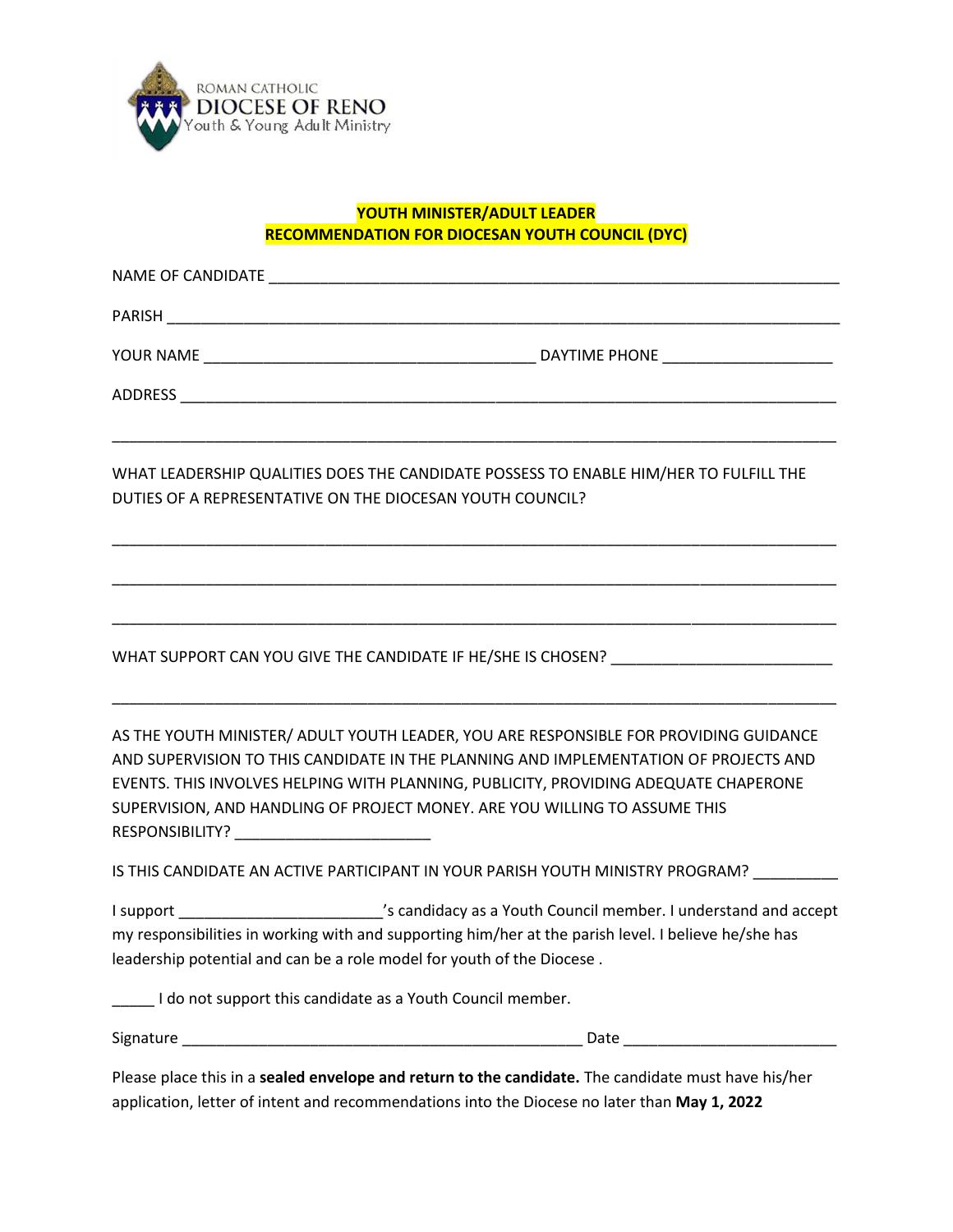

#### **PARENT/GUARDIAN RECOMMENDATION FOR DIOCESAN YOUTH COUNCIL (DYC)**

NAME OF CANDIDATE \_\_\_\_\_\_\_\_\_\_\_\_\_\_\_\_\_\_\_\_\_\_\_\_\_\_\_\_\_\_\_\_\_\_\_\_\_\_\_\_\_\_\_\_\_\_\_\_\_\_\_\_\_\_\_\_\_\_\_\_\_\_\_\_\_\_\_

PARISH \_\_\_\_\_\_\_\_\_\_\_\_\_\_\_\_\_\_\_\_\_\_\_\_\_\_\_\_\_\_\_\_\_\_\_\_\_\_\_\_\_\_\_\_\_\_\_\_\_\_\_\_\_\_\_\_\_\_\_\_\_\_\_\_\_\_\_\_\_\_\_\_\_\_\_\_\_\_\_

YOUR NAME THE RELATION OF THE PROPERTY OF THE PHONE AND A VIOLENCE AND LOCAL THE PHONE THE PHONE THE PHONE THE STATE OF THE STATE OF THE STATE OF THE STATE OF THE STATE OF THE STATE OF THE STATE OF THE STATE OF THE STATE O

ADDRESS (if different from candidate) \_\_\_\_\_\_\_\_\_\_\_\_\_\_\_\_\_\_\_\_\_\_\_\_\_\_\_\_\_\_\_\_\_\_\_\_\_\_\_\_\_\_\_\_\_\_\_\_\_\_\_\_\_\_

WHAT LEADERSHIP QUALITIES DOES THE CANDIDATE POSSESS TO ENABLE HIM/HER TO FULFILL THE DUTIES OF A REPRESENTATIVE ON THE DIOCESAN YOUTH COUNCIL?

\_\_\_\_\_\_\_\_\_\_\_\_\_\_\_\_\_\_\_\_\_\_\_\_\_\_\_\_\_\_\_\_\_\_\_\_\_\_\_\_\_\_\_\_\_\_\_\_\_\_\_\_\_\_\_\_\_\_\_\_\_\_\_\_\_\_\_\_\_\_\_\_\_\_\_\_\_\_\_\_\_\_\_\_\_

\_\_\_\_\_\_\_\_\_\_\_\_\_\_\_\_\_\_\_\_\_\_\_\_\_\_\_\_\_\_\_\_\_\_\_\_\_\_\_\_\_\_\_\_\_\_\_\_\_\_\_\_\_\_\_\_\_\_\_\_\_\_\_\_\_\_\_\_\_\_\_\_\_\_\_\_\_\_\_\_\_\_\_\_\_

\_\_\_\_\_\_\_\_\_\_\_\_\_\_\_\_\_\_\_\_\_\_\_\_\_\_\_\_\_\_\_\_\_\_\_\_\_\_\_\_\_\_\_\_\_\_\_\_\_\_\_\_\_\_\_\_\_\_\_\_\_\_\_\_\_\_\_\_\_\_\_\_\_\_\_\_\_\_\_\_\_\_\_\_\_

AS A YOUTH COUNCIL REPRESENTATIVE, YOUR CHILD WILL BE ASKED TO COORDINATE, PLAN, ATTEND AND/OR ASSIST WITH THE FOLLOWING: • Diocesan Youth Rally • Youth Council Meetings/Mini-Retreats • Additional Opportunities as Presented in the Deanery or Diocese

DO YOU FEEL THAT PLANNING FOR AND ATTENDANCE AT THESE EVENTS IS POSSIBLE IN YOU AND YOUR CHILD'S SCHEDULE? \_\_\_\_\_\_\_\_\_\_\_\_\_\_\_\_\_\_\_\_\_\_\_\_\_\_\_\_\_\_\_\_\_\_\_\_\_\_\_\_\_\_\_\_\_\_\_\_\_\_\_\_\_\_\_\_\_\_\_\_\_\_\_\_\_\_\_\_

\_\_\_\_\_\_\_\_\_\_\_\_\_\_\_\_\_\_\_\_\_\_\_\_\_\_\_\_\_\_\_\_\_\_\_\_\_\_\_\_\_\_\_\_\_\_\_\_\_\_\_\_\_\_\_\_\_\_\_\_\_\_\_\_\_\_\_\_\_\_\_\_\_\_\_\_\_\_\_\_\_\_\_\_\_

\_\_\_\_\_\_\_\_\_\_\_\_\_\_\_\_\_\_\_\_\_\_\_\_\_\_\_\_\_\_\_\_\_\_\_\_\_\_\_\_\_\_\_\_\_\_\_\_\_\_\_\_\_\_\_\_\_\_\_\_\_\_\_\_\_\_\_\_\_\_\_\_\_\_\_\_\_\_\_\_\_\_\_\_\_

CAN YOU OR YOUR CHILD PROVIDE (OR MAKE ARRANGEMENTS) TRANSPORTATION TO AND FROM THESE EVENTS? \_\_\_\_\_\_\_\_\_\_\_\_\_\_\_\_\_\_\_\_\_\_\_\_\_\_\_\_\_\_\_\_\_\_\_\_\_\_\_\_\_\_\_\_\_\_\_\_\_\_\_\_\_\_\_\_\_\_\_\_\_\_\_\_\_\_\_\_\_\_\_\_

WHAT SUPPORT CAN YOU GIVE YOUR CHILD IF HE/SHE IS CHOSEN?

I have read the job description and recommend my son/daughter for the position of Diocesan Youth Council Representative. I will support my son/daughter if he/she is chosen to serve on the Diocesan Youth Council.

Signature \_\_\_\_\_\_\_\_\_\_\_\_\_\_\_\_\_\_\_\_\_\_\_\_\_\_\_\_\_\_\_\_\_\_\_\_\_\_\_\_\_\_\_\_\_\_\_\_\_\_\_ Date \_\_\_\_\_\_\_\_\_\_\_\_\_\_\_\_\_\_\_\_\_

Please place this in a **sealed envelope and return to the candidate**. The candidate must have his/her application, letter of intent and recommendations into the Diocese no later than **May 1, 2022.**